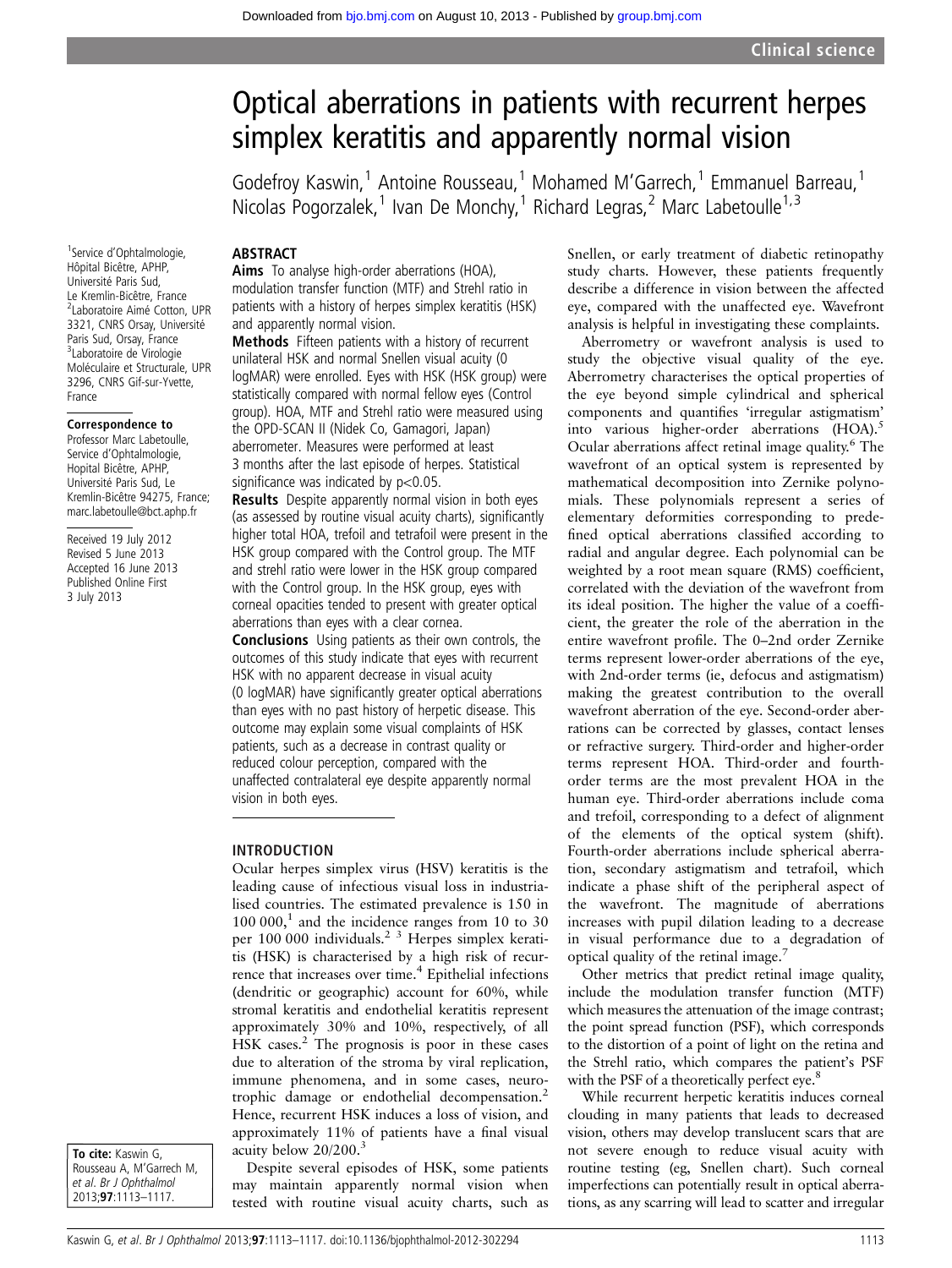astigmatism due to wavefront abnormalities. In this study, we evaluated the distribution of higher-order aberrations in patients with recurrent unilateral (HSK) with apparently normal visual acuity of the affected eye on routine visual acuity charts.

### PATIENTS AND METHODS

All patients referred to our department between February 2009 and September 2010 with a history of unilateral and recurrent keratitis presumably due to HSV, and with at least one stromal episode, were considered for inclusion in this study. Patients were included in the study if they had not presented with any acute signs of ocular inflammation for at least 3 months prior to the study and on the day of vision testing. To be eligible for the study, the best corrected visual acuity (BCVA) had to be 0 logMAR (20/22 or 20/20) in both the affected and unaffected eye, using the full-contrast Snellen chart. Patients with any eye disease potentially inducing asymmetric optical aberrations (eg, corneal infection other than herpes) or a history of ocular surgery were ineligible for this study.

The clinical diagnosis of keratitis was based on clinical notes and slit lamp examination (epithelial or stromal abnormalities typical of HSV infection). The herpetic origin of keratitis was considered in cases with a history of multiple relapses of either keratitis or keratouvetis with at least one stromal recurrence, efficacy of antiherpetic drugs (oral valacyclovir, or oral or topical acyclovir, or topical gancyclovir or trifluridine), and in the absence of a history of herpes zoster (at any site).

This study adhered to the tenets of the Declaration of Helsinki. All patients underwent a thorough informed consent procedure including an explanation of the nature of the study.

Optical aberrations were evaluated with the OPD-SCAN II aberrometer (Nidek Co, Gamagori, Japan), based on the principle of dynamic skiascopy (infrared slit refractometry) and double-pass aberrometry.

Mean RMS of total aberrations, HOA, coma, trefoil, tetrafoil, spherical aberration, MTF and the Strehl ratio were compared between the affected and unaffected fellow eyes. Mirror image

symmetry (enantiomorphism) is a known property of higherorder wavefront aberrations (vertical symmetry about the median vertical axis of the face), hence, each patient served as his/her own control, and the eyes affected by HSK ('HSK group') were compared with the fellow non-affected eye ('Control group'). In the HSK group, some eyes presented with peripheral opacities (no opacities within the central 5 mm of the cornea) on slit-lamp examination (BQ900, Haag–Streit), which were not visually significant, as all subjects had 0 logMAR BCVA in both eyes. The higher-order aberrations of the HSV group with opacities were compared with eyes in the HSV group free of any corneal clouding, that is, with HSV-affected eyes and a clear cornea. All the aberrations were reported for a 6 mm pupil diameter to the 6th radial order.

Comparisons between the control group and the HSK group were performed with the Friedman non-parametric test for paired data. Comparisons in the HSK group between the 'clear cornea' group and the 'corneal opacities' group were performed with the Kruskal–Wallis non-parametric test. Statistical significance was defined as p<0.05 (two-tailed). A clear cornea was defined as a cornea that was as transparent as the unaffected cornea of the fellow eye on slit lamp examination (no opacity, irrespective of slit orientation).

# RESULTS

Fifteen patients (seven men and eight women, mean age 41.40  $\pm$ 19.9 years) with normal vision in both eyes despite a past history of at least one outbreak of stromal keratitis were enrolled in this prospective study. Due to inclusion criteria, all patients had a history of multiple episodes of unilateral and recurrent herpetic keratitis. The initial clinical feature of their herpetic disease was epithelial dendritic or geographic keratitis in five patients, pure stromal episodes in six patients and kerato-uveitis in four cases.

For seven patients, the affected cornea appeared as clear as the unaffected cornea of the fellow eye on slit lamp examination. Eight patients had some corneal opacities in the affected

|                | Age            | Gender | <b>Initial features</b> | Affected eye | VA OD<br>(logMAR) | VA OG (logMar)) | <b>Corneal opacities</b><br>affected eye | Onset | <b>Medical history</b>                      | Number of<br>recurrences/<br>previous year |
|----------------|----------------|--------|-------------------------|--------------|-------------------|-----------------|------------------------------------------|-------|---------------------------------------------|--------------------------------------------|
|                | 46             | Female | Keratouveitis           | Left         | 0                 | 0               |                                          | 2006  |                                             | 2                                          |
| $\overline{2}$ | 61             | F      | Epithelial              | Left         | $\mathbf{0}$      | $\mathbf{0}$    | $(+)$                                    | 1996  | Hypothyroidism                              | 0                                          |
| 3              | 44             | F      | <b>Stromal</b>          | Left         | $\mathbf{0}$      | $\mathbf{0}$    | $(+)$                                    | 1980  | Hypothyroidism                              | 4                                          |
| 4              | 48             | Male   | Epithelial              | Right        | $\bf{0}$          | $\bf{0}$        |                                          | 2001  | Diabetes mellitus<br><b>AIDS</b>            |                                            |
| 5              | 27             | F      | Stromal                 | Left         | 0                 | 0               |                                          | 2007  |                                             | 1                                          |
| 6              | 50             | F      | Keratouveitis           | Right        | $\mathbf{0}$      | $\mathbf{0}$    | $(+)$                                    | 1996  | Genital herpes<br><b>AIDS</b>               | $\overline{2}$                             |
| $\overline{7}$ | 37             | M      | <b>Stromal</b>          | Right        | 0,1               | $\bf{0}$        |                                          | 1988  |                                             | 1                                          |
| 8              | 39             | F      | Keratouveitis           | Left         | $\mathbf{0}$      | $\mathbf{0}$    |                                          | 2004  | Labial herpes<br><b>Psoriasis</b><br>HLAB27 | 3                                          |
| 9              | 41             | F      | Epithelial              | Left         | 0                 | $\mathbf{0}$    |                                          | 2008  |                                             | 2                                          |
| 10             | 12             | M      | Epithelial              | Left         | $\mathbf{0}$      | $\mathbf{0}$    | $(+)$                                    | 2007  | Labial herpes                               |                                            |
| 11             | 66             | F      | Stromal                 | Right        | $\mathbf{0}$      | $\mathbf{0}$    | $(+)$                                    | 2000  |                                             | $\overline{2}$                             |
| 12             | 73             | M      | Keratouveitis           | Left         | $\mathbf{0}$      | $\mathbf{0}$    | $(+)$                                    | 1996  | Diabetes mellitus                           | 0                                          |
| 13             | 58             | M      | Epithelial              | Left         | 0                 | $\bf{0}$        | $(+)$                                    | 1983  | Glaucoma                                    | $\bf{0}$                                   |
| 14             | 12             | M      | Stromal                 | Left         | $\mathbf{0}$      | $\mathbf{0}$    | $(+)$                                    | 2009  |                                             | 2                                          |
| 15             | $\overline{7}$ | M      | Stromal                 | Right        | $\mathbf{0}$      | $\mathbf{0}$    |                                          | 2009  |                                             | 2                                          |

All patients had a history of recurrent herpes simplex keratitis in one eye and apparently normal vision (0 logMar) in both eyes.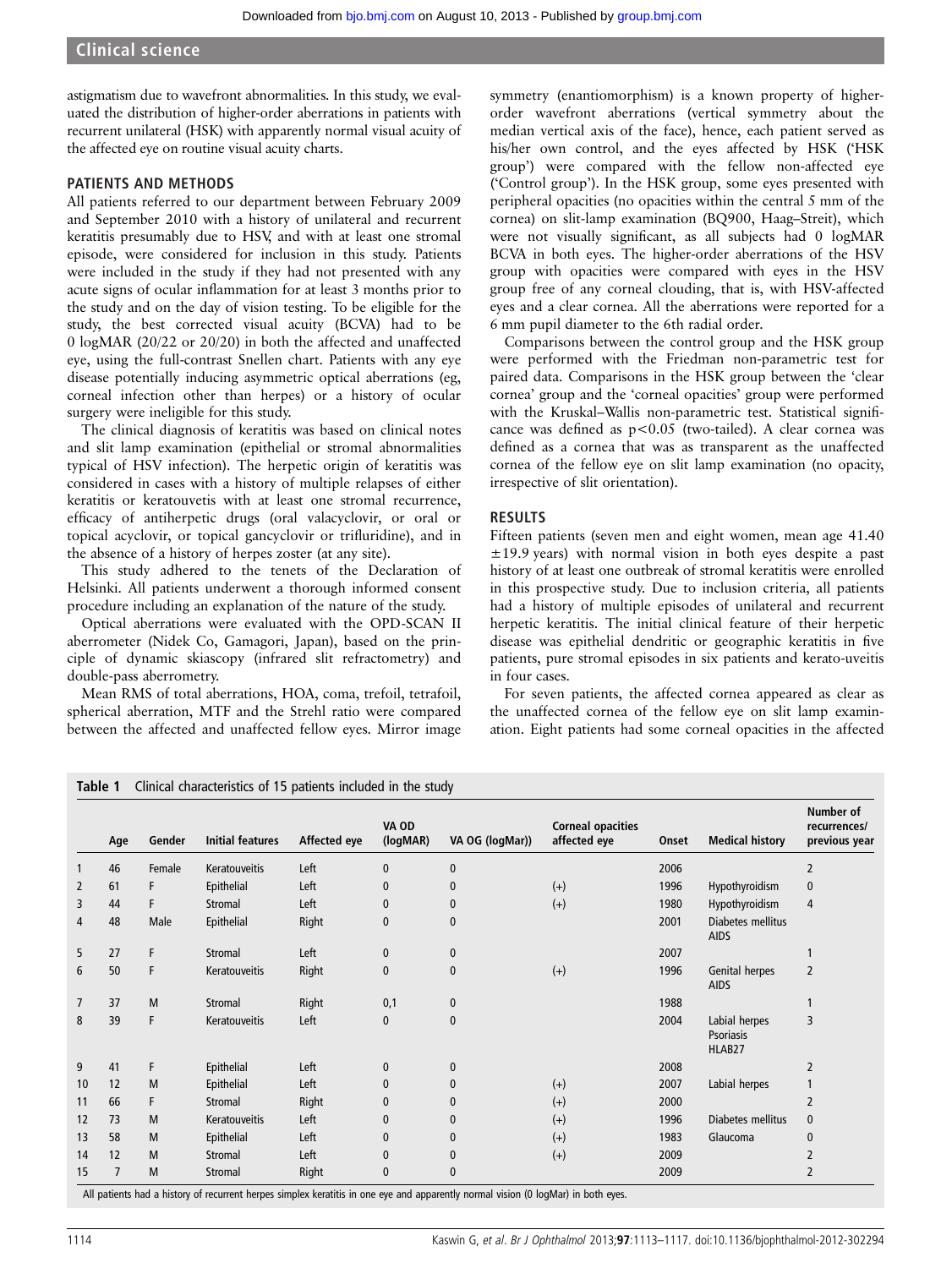Table 2 Mean root mean square of aberrations (total, higher-order, coma, trefoil, tetrafoil and spherical aberrations), Modulation Transfer Function (MTF) (area under the curve) and Strehl ratio in eyes with herpes simplex keratitis (HSK) (affected eyes) and the unaffected fellow eyes of 15 patients

|                         | Control group<br>n=15 |             | <b>HSK</b> group<br>$n = 15$ |             | Affected eye/<br>unaffected            |            |
|-------------------------|-----------------------|-------------|------------------------------|-------------|----------------------------------------|------------|
|                         | Mean<br>$(\mu m)$     | SE          | Mean<br>$(\mu m)$            | SE          | eye difference<br>(absolute<br>values) | p<br>Value |
| Total                   | 1.336                 | ±0.307      | 2.452                        | $\pm 0.495$ | 1.116                                  | 0.083      |
| HO                      | 0.476                 | ±0.122      | 1.045                        | $\pm 0.302$ | 0.569                                  | 0.004      |
| Coma                    | 0.245                 | ±0.056      | 0.429                        | $\pm 0.127$ | 0.195                                  | 0.564      |
| <b>Trefoil</b>          | 0.222                 | ±0.058      | 0.512                        | ±0.109      | 0.925                                  | 0.004      |
| Tetrafoil               | 0.112                 | ±0.052      | 0.296                        | ±0.108      | 0.184                                  | 0.021      |
| Spherical<br>aberration | 0.173                 | ±0.050      | 0.411                        | $\pm 0.212$ | 0.238                                  | 0.248      |
| <b>MTF</b>              | 0.696                 | ±0.064      | 0.450                        | ±0.048      | 0.246                                  | 0.020      |
| Strehl ratio            | 0.61                  | $\pm 0.013$ | 0.52                         | ±0.03       | 0.09                                   | 0.020      |

eye, which were located outside the optical axis in all cases (table 1).

There were no significant differences between the HSK group and the control group in the mean RMS of total optical aberrations (2.452 μm and 1.336 μm, respectively, p=0.083), coma (0.429 μm and 0.245 μm, respectively, p=0.564) and spherical aberration (0.411  $\mu$ m and 0.173  $\mu$ m, respectively, p=0.248). There were statistically significant differences between the HSK group and the control group in the mean RMS for total HOA (1.045 μm and 0.476  $\mu$ m, respectively, p=0.004), trefoil (0.512  $\mu$ m and 0.222  $\mu$ m, respectively, p=0.004) and tetrafoil (0.296  $\mu$ m and  $0.112 \mu m$ , respectively,  $p=0.021$ ) (table 2, figure 1).

The MTF was  $0.450 \pm 0.048$  in the HSK group and  $0.696$  $\pm 0.064$  the control group This difference was statistically significant (p=0.02). The Strehl ratio was statistically lower in the HSK group compared with the control group  $(0.52 \pm 0.030)$  and  $0.61 \pm 0.013$ , respectively, p=0.02) (table 2).

In the HSK group, the mean RMS was higher, but not significantly, in eyes with peripheral corneal opacities than in eyes with a completely clear cornea (except for trefoil) (2.651 μm and 2.131 μm, respectively, p=0.655 for total aberrations; 1.271  $\mu$ m and 0.831  $\mu$ m, respectively, p=0.655 for total HOA; 0.579 μm and 0.259 μm, p=0.055 for coma; 0.449 μm and 0.551 μm, p=0.482 for trefoil; 0.447 μm and 0.266 μm,  $p=0.655$  for tetrafoil; 0.525 μm and 0.229 μm,  $p=0.655$  for spherical aberration). There was a (non-significant) trend towards lower MTF and Strehl ratio, in the HSK group with

Table 3 Root mean square coefficients for aberrations (total, higher-order, coma, trefoil, tetrafoil and spherical aberrations), Modulation Transfer Function (MTF) (area under the curve) and Strehl ratio in the clear cornea group (no corneal opacities) and in the corneal opacities group of 15 eyes with herpes simplex keratitis

|                         |                   | No corneal<br>opacities n=7 |                   | <b>Corneal opacities</b><br>$n=8$ |            |
|-------------------------|-------------------|-----------------------------|-------------------|-----------------------------------|------------|
|                         | Mean<br>$(\mu m)$ | <b>SE</b>                   | Mean<br>$(\mu m)$ | SE                                | p<br>Value |
| Total                   | 2.132             | $\pm 0.457$                 | 2.651             | ±0.753                            | 0.655      |
| HO                      | 0.831             | ±0.176                      | 1.271             | ±0.490                            | 0.655      |
| Coma                    | 0.259             | ±0.096                      | 0,579             | ±0.184                            | 0.055      |
| Trefoil                 | 0.551             | $\pm 0.133$                 | 0.449             | ±0.139                            | 0.482      |
| Tetrafoil               | 0.266             | ±0.140                      | 0.447             | ±0.147                            | 0.306      |
| Spherical<br>aberration | 0.229             | ±0.080                      | 0.525             | ±0.360                            | 0.655      |
| <b>MTF</b>              | 0.507             | ±0.043                      | 0.437             | ±0.080                            | 0.338      |
| Strehl ratio            | 0.89              | ±0.065                      | 0.22              | $\pm 0.08$                        | 0.179      |

corneal opacities (MTF: 0.437 vs 0.507, p=0.338; Strehl ratio: 0.22 vs 0.89, p=0.179, respectively), (table 3, figure 2).

#### **DISCUSSION**

Wavefront analysis can identify and quantify optical abnormalities that may affect visual quality. Emmetropic and ametropic patients with no eye disease and no history of ocular surgery usually have low magnitudes of HOA, regardless of the type of spherocylindrical ametropia.9 Wavefront analysis has been previously used to compare visual performance in surgery and cornea pathology.<sup>2</sup> <sup>10–14</sup> Jimenez *et al*<sup>15</sup> showed a greater decrease in optical quality in affected eyes after resolution of keratitis in comparison with healthy fellow eyes, regardless of visual acuity. Previous studies have reported 0 LogMAR (or 20/ 20) visual acuity on routine vision scales does not necessarily ensure optimal visual quality.<sup>16</sup> Some patients with recurrent HSK have normal Snellen acuity in the affected eye, yet they report a decrease in visual quality in various situations (such as scotopic or photopic conditions). Based on these complaints, we studied HOA in both eyes of these patients in order to understand the perceived diminution in visual quality.

An advantage of the current study is that the cohort had strictly unilateral HSK, and the distribution of HOA is symmetrical about the median vertical axis (enantiomorphism) in both eyes of patients without eye disease.<sup>7</sup> <sup>17</sup> Hence, we compared the wavefront aberrations in the affected eye with wavefront aberrations of the non-affected fellow eye.

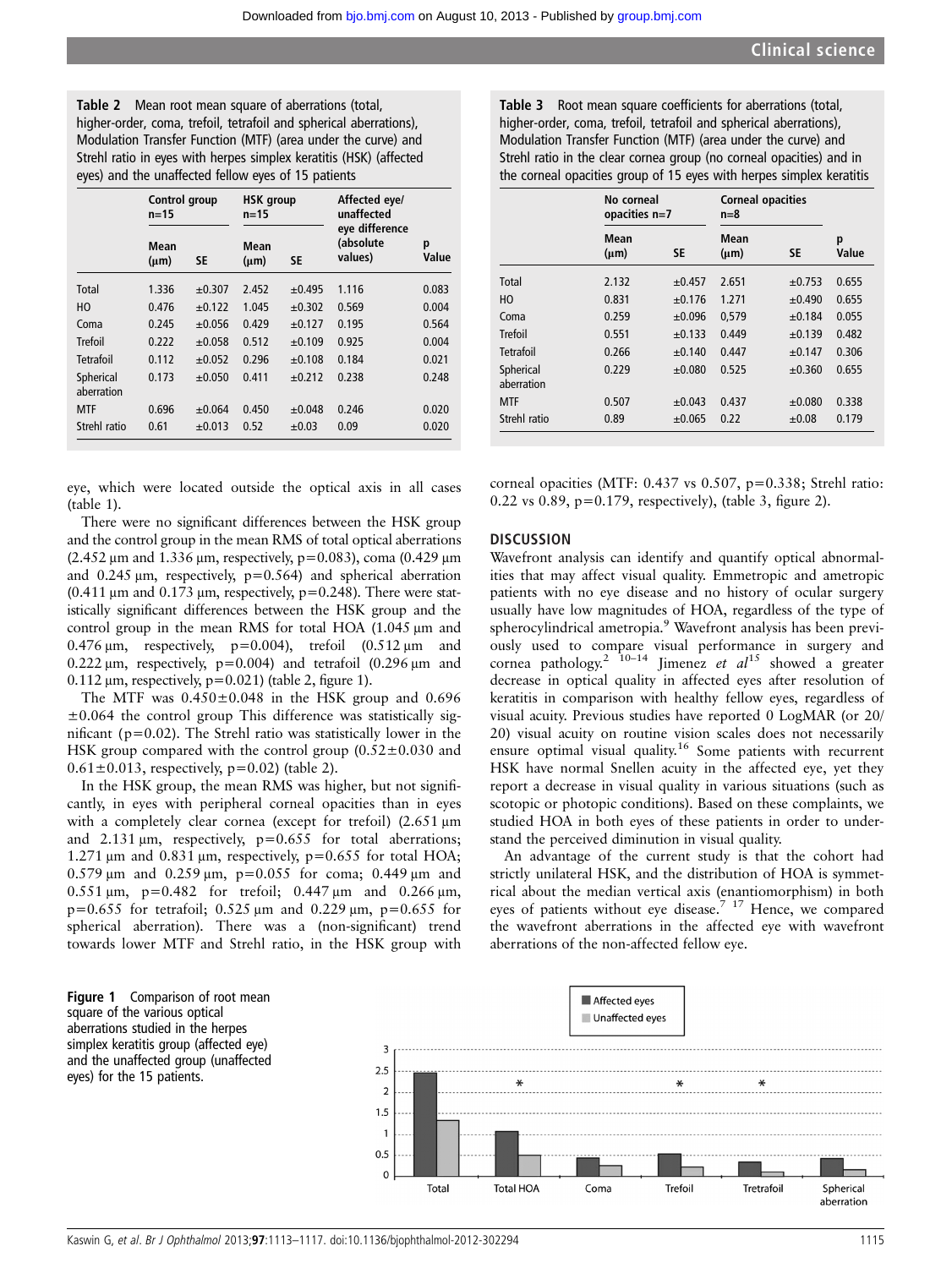## Clinical science

Figure 2 Comparison of the root mean square of the various optical aberrations in the clear cornea group (no opacity) and in the corneal opacities group, for the 15 herpes simplex keratitis-affected eyes.



The actual effect of each HOA on visual quality is still a subject of clinical research. For example, third-order HOAs are known to impact the visual quality.<sup>18</sup> For example, trefoil has been associated with irregular and asymmetrical corneal toricity. Clinically, patients with significant trefoil tend to favour multiple axes of astigmatism during Jackson Cross Cylinder refinement. Tetrafoil, a fourth-order aberration, has also been associated with poor visual quality,<sup>19</sup> responsible for irregular astigmatism that increases in proportion with pupil diameter, and reflects a dephasing of more peripheral points of the wavefront. However, each HOA has a different impact on vision and could interact with other aberrations to influence visual performance.<sup>20</sup> Therefore, it is difficult to speculate on the role of a single HOA as a purely qualitative interpretation of visual function.<sup>2</sup>

Quantifying the optical quality of the eye with metrics such as MTF, PSF and Strehl ratio may reflect an alteration of visual performance due to HOA as a result of the combined effects of all aberrations.<sup>8</sup> These indices are clinically valuable for evaluation of the optical quality of the human eye.<sup>22</sup>

Our results clearly show that recurrent herpes simplex infection of the cornea may induce a significant increase of total HOA, trefoil aberration and tetrafoil aberration. Additionally, we found a decrease in vision quality metrics (ie, MTF, PSF and Strehl ratio) in HSK eyes with apparently good vision despite resolution of an acute recurrence. These results suggest that there are probably infraclinical scars once the acute period seems to have completely recovered. In vivo confocal microscopy has shown that they are important during the acute phase of stromal herpetic keratitis, $2<sup>3</sup>$  and some of these histological changes may persist several months after the last acute herpetic relapse.24 Such changes can alter the optical properties of the corneal stroma, especially the longitudinal organisation of collagen fibres, which is necessary for optimal light transmission. These subclinical abnormalities may explain light-scattering and wavefront abnormalities.

These differences may account for the subjective decrease in visual quality reported by many of these patients which cannot be quantified with standard visual acuity charts. Comparisons of HSV-affected eyes with or without corneal opacities showed an increase in HOA, but the differences were not statistically significant ( $p > 0.05$ ). This lack of significance is likely due to the small sample size in each group, leading to insufficient power for the comparison. Despite the small sample size of these subgroups, there was a statistically significant increase of HOA when the affected corneas were clear on slit-lamp analysis compared with the Control group.

The location and extent of the site of disease, and/or corneal scars, may result in subclinical or different types of HOA. However, the sample size required to demonstrate this influence

would be much larger and is beyond the scope this study. Stromal herpetic keratitis is a relatively rare form of all herpetic keratitis<sup>2</sup>  $\frac{3}{3}$  and, among these cases, patients who recover 'normal' visual acuity (20/20) are rare, especially those with several recurrent episodes.<sup>3</sup> <sup>25</sup> Hence, we enrolled a relatively small number of patients in our series. Metrics of tear quality and retinal image quality are associated with a decline in vision that occurs with tear break-up.26 We did not evaluate the quality of the ocular surface of the patients included in this series. However, the aim of the study was to evaluate alteration of visual quality in patients with herpetic keratitis, beyond the putative mechanisms.

Taken together, our results indicate that recurrent HSK induces an increased rate of HOA and a decline in visual quality indices, such as the MTF and the Strehl ratio, while no apparent visual consequences were detected using the more common visual acuity scales. Despite the relatively small number of patients in our series, these results clearly provide new insights to further understand the alterations in visual quality experienced by patients with HSK despite a 'normal' visual acuity. However, a larger, longitudinal study based on wavefront changes during consecutive acute episodes would more clearly define the natural history of corneal changes due to a HSV infection.

Contributors GK: conception and design, writing the article data collection, data analysis and interpretation and literature search (category 1). NP: conception and design and data collection (category 1). MM: statistical expertise, administrative and technical or material support (category 3). IDM and RL: critical revision of the manuscript (category 2). EB: statistical analysis and administrative, technical or material support (category 3). ML: conception and design, data analysis and interpretation, provision of materials, patients or resources, final approval of the article (category 1).

Competing interests None.

Patient consent Obtained.

**Ethics approval** Ethics Committee of the French Society of Ophthalmology.

Provenance and peer review Not commissioned; externally peer reviewed.

#### REFERENCES

- Liesegang TJ, Melton LJ III, Daly PJ, et al. Epidemiology of ocular herpes simplex. Incidence in Rochester, Minn, 1950 through 1982. Arch Ophthalmol 1989;107:1155–9.
- 2 Labetoulle M, Auquier P, Conrad H, et al. Incidence of herpes simplex virus keratitis in France. Ophthalmology 2005;112:888–95.
- 3 Young RC, Hodge DO, Liesegang TJ, et al. Incidence, recurrence, and outcomes of herpes simplex virus eye disease in Olmsted County, Minnesota, 1976–2007: the effect of oral antiviral prophylaxis. Arch Ophthalmol 2010;128:1178–83.
- Liesegang TJ. Epidemiology of ocular herpes simplex. Natural history in Rochester, Minn, 1950 through 1982. Arch Ophthalmol 1989;107:1160–5.
- 5 Maeda N. Wavefront technology in ophthalmology. Curr Opin Ophthalmol 2001;12:294–9.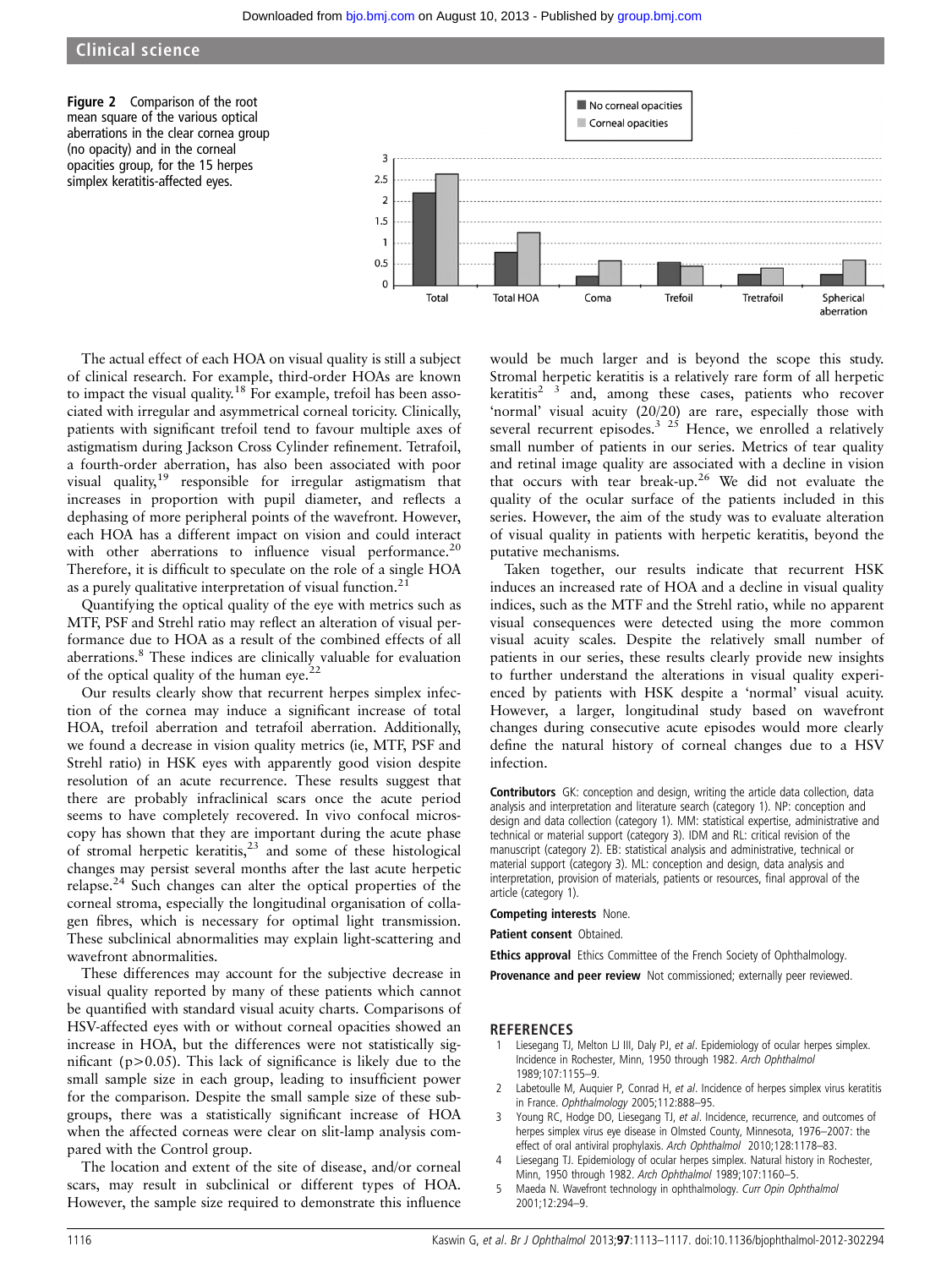- 6 Liang J, Williams DR. Aberrations and retinal image quality of the normal human eye. J Opt Soc Am A Opt Image Sci Vis 1997;14:2873–83.
- 7 Thibos LN, Hong X, Bradley A, et al. Statistical variation of aberration structure and image quality in a normal population of healthy eyes. J Opt Soc Am A Opt Image Sci Vis 2002;19:2329–48.
- 8 Campbell CE. Improving visual function diagnostic metrics with the use of higher-order aberration information from the eye. J Refract Surg 2004;20: S495–503.
- 9 Guirao A, Gonzalez C, Redondo M, et al. Average optical performance of the human eye as a function of age in a normal population. Invest Ophthalmol Vis Sci 1999;40:203–13.
- 10 Ninomiya S, Maeda N, Kuroda T, et al. Comparison of ocular higher-order aberrations and visual performance between photorefractive keratectomy and laser in situ keratomileusis for myopia. Semin Ophthalmol 2003;18:29–34.
- 11 Holladay JT, Piers PA, Koranyi G, et al. A new intraocular lens design to reduce spherical aberration of pseudophakic eyes. J Refract Surg 2002;18:683–91.
- 12 Marcos S, Barbero S, Jimenez-Alfaro I. Optical quality and depth-of-field of eyes implanted with spherical and aspheric intraocular lenses. J Refract Surg 2005;21:223–35.
- 13 Santhiago MR, Netto MV, Barreto J Jr., et al. Wavefront analysis, contrast sensitivity, and depth of focus after cataract surgery with aspherical intraocular lens implantation. Am J Ophthalmol 2010;149:383–9 e1–2.
- 14 Koh S, Maeda N, Kuroda T, et al. Effect of tear film break-up on higher-order aberrations measured with wavefront sensor. Am J Ophthalmol 2002;134: 115–17.
- 15 Jimenez JR, Ortiz C, Perez-Ocon F, et al. Optical image quality and visual performance for patients with keratitis. Cornea 2009;28:783–8.
- 16 Villegas EA, Alcon E, Artal P. Optical quality of the eye in subjects with normal and excellent visual acuity. Invest Ophthalmol Vis Sci 2008;49:4688–96.
- 17 Porter J, Guirao A, Cox IG, et al. Monochromatic aberrations of the human eye in a large population. J Opt Soc Am A Opt Image Sci Vis 2001;18:1793–803.
- 18 Fernandez-Sanchez V, Ponce ME, Lara F, et al. Effect of 3rd-order aberrations on human vision. J Cataract Refract Surg 2008;34:1339–44.
- 19 Marcos S, Rosales P, Llorente L, et al. Change in corneal aberrations after cataract surgery with 2 types of aspherical intraocular lenses. J Cataract Refract Surg 2007;33:217–26.
- 20 Applegate RA, Sarver EJ, Khemsara V. Are all aberrations equal? J Refract Surg 2002;18:S556–62.
- 21 Smolek MK, Klyce SD. Zernike polynomial fitting fails to represent all visually significant corneal aberrations. Invest Ophthalmol Vis Sci 2003;44:4676–81.
- 22 Applegate RA, Marsack JD, Ramos R, et al. Interaction between aberrations to improve or reduce visual performance. J Cataract Refract Surg 2003;29:1487–95.
- 23 Mocan MC, Irkec M, Mikropoulos DG, et al. In vivo confocal microscopic evaluation of the inflammatory response in non-epithelial herpes simplex keratitis. Curr Eye Res 2012;37:1099–106.
- 24 Mayer WJ, Mackert MJ, Kranebitter N, et al. Distribution of antigen presenting cells in the human cornea: correlation of in vivo confocal microscopy and immunohistochemistry in different pathologic entities. Curr Eye Res 2012;37:1012–18.
- 25 Kabra A, Lalitha P, Mahadevan K, et al. Herpes simplex keratitis and visual impairment: a case series. Indian J Ophthalmol 2006;54:23–7.
- 26 Liu H, Thibos L, Begley CG, et al. Measurement of the time course of optical quality and visual deterioration during tear break-up. Invest Ophthalmol Vis Sci 2010;51:3318–26.